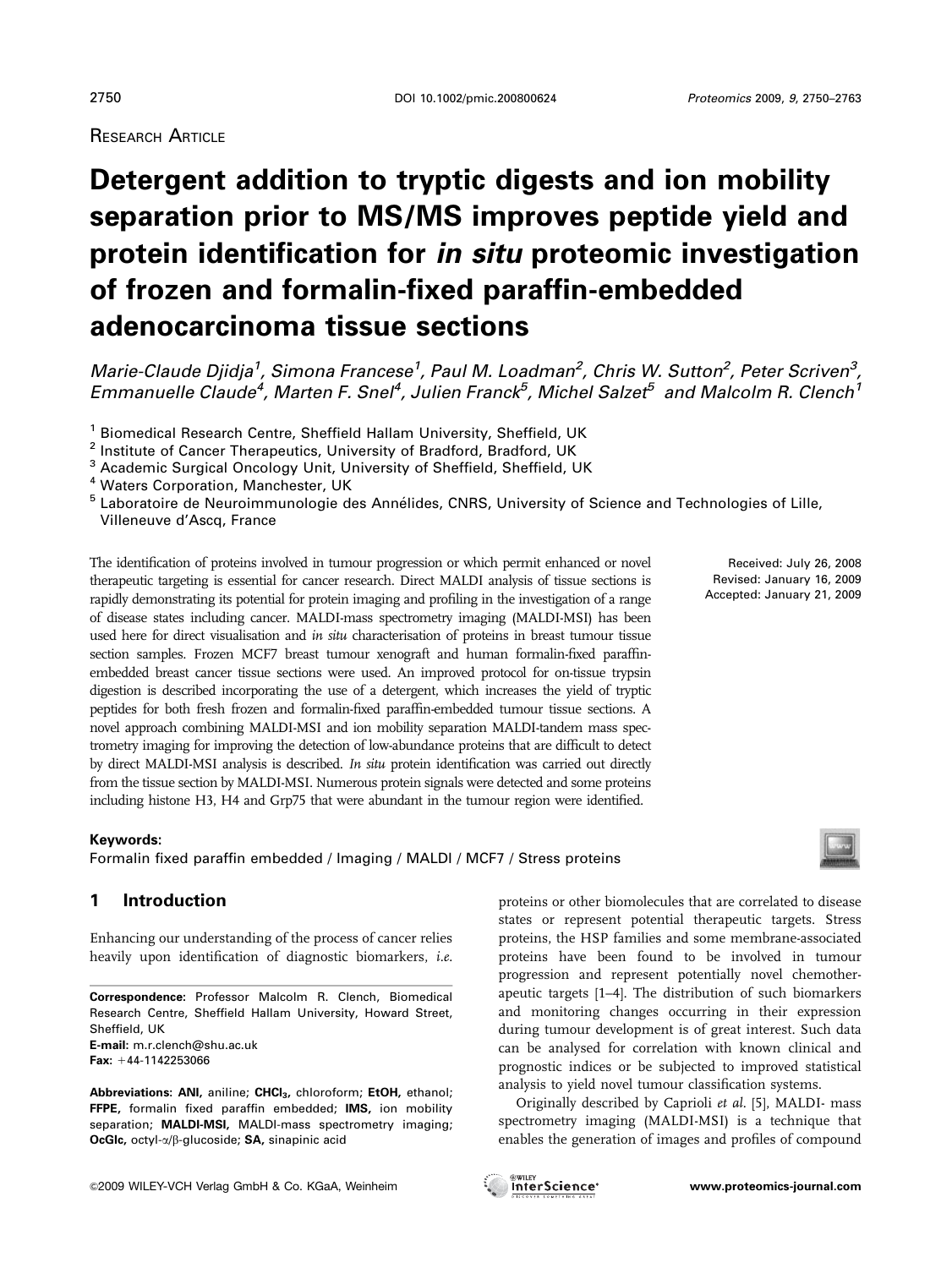(proteins, lipids, drugs and small molecules) distribution directly from a tissue section [6–9]. Several molecules can be localised and visualised in a single experiment. Indeed the technique allows the acquisition of multiple MS spectra from a tissue section. These spectra are then compiled together so that the relative abundance or intensity of each detected ion signal within the tissue section can be represented as a molecular map or image. MALDI-MSI enables the screening of proteomic information directly from a tissue section with no requirement for specific targets and could aid the identification of target proteins whose functionality and expression are strongly related to tumour progression. Several papers have already reported the successful use of the technique for the direct analysis of proteins in biological tissue sections and it has been used to plot their spatial distribution within different regions of the section [10–12]. MALDI-MSI has also been used to investigate changes in protein profiles within tumour tissue sections [13] and changes occurring in response to therapeutic agents [14]. These studies show that MALDI-MSI can be used to distinguish between cancerous and normal tissues, thus highlighting the benefit of the technique for rapid characterisation of a disease at the protein level.

Several improvements and advances have been made in the technique including the use of robotic devices to achieve accurate matrix deposition on the tissue section. This has been found to be useful for decreasing protein delocalisation within the tissue section as well as for improving the sensitivity of the technique [15, 16]. Sample pre-treatment including in situ digestion has been found to increase the amount of protein information obtained by direct MALDI-MSI analysis and also improve the detection of some proteins not detected by direct MALDI-MSI due to their molecular weight. Lemaire et al. [17] reported a strategy combining the use of in situ micro-digestion and in situ extraction of proteins in formalin-fixed paraffinembedded (FFPE) tissue sections. This approach facilitated and improved the identification and localisation of proteins within such samples [17, 18]. The use of in situ digestion on frozen tissue sections that allowed the identification and distribution of numerous signals within rat brain tissue sections has also been reported [19, 20].

Here we report the development and the improvement of the in situ methodology by incorporating a surfactant in the trypsin digest protocol in a study of frozen and FFPE breast tumour tissue sections. The methodology developed in this work aims at enhancing the detection and identification of proteins that are of low abundance or difficult to detect by direct MALDI-MSI. To achieve this direct protein analysis by MALDI-MSI followed by in situ enzymatic cleavage was performed. The methodology was shown to be successful for the identification of numerous protein signals and was able to differentiate between tissue regions within the section. The selectivity and benefits of the methodology employed are discussed. The signal overlap generally encountered after performing on-tissue digestion making direct protein identification challenging is here addressed by using ion

mobility separation (IMS) prior to MALDI-MSI and MALDI-MS/MS. The advantages of using the combination of these technologies following in situ digestion are discussed.

# **2 Materials and methods**

#### **2.1 Chemicals and materials**

Modified sequence-grade trypsin was purchased from Promega (Southampton, UK). All other materials, including sinapinic acid (SA), CHCA, aniline (ANI), ethanol (EtOH), chloroform (CHCl<sub>3</sub>), xylene, octyl- $\alpha/\beta$ -glucoside (OcGlc), TFA, haematoxylin, eosin and indium-tin-oxide glass slides were purchased from Sigma-Aldrich (Dorset, UK).

#### **2.2 Tissue samples**

#### **2.2.1 MCF7 breast tumour xenograft samples**

Animals: Investigations and all animal procedures were carried out under a project licence issued by the UK Home Office and guidelines from the United Kingdom Co-ordinating Committee on Cancer Research were followed [21]. Female Balb/C immunodeficient nude mice (Harlan UK, Blackthorn, UK) aged 6–8 wk were used. Mice received CRM diet (SDS, Witham, UK) and water ad libitum. Animals were kept in cages in an air-conditioned room with regular alternating cycles of light and darkness.

Transplantation and treatment of tumour samples: MCF7 breast tumour xenografts were obtained from the Institute of Cancer Therapeutics, Bradford, UK. The transplantation of tumour is described as follows: briefly 24 h prior to tumour transplantation, in order to stimulate tumour growth, a slow-release oestrogen pellet (Innovative Research, Sarasota, FL, USA) was implanted subcutaneously in the upper dorsal area of the animal under brief general inhalation anaesthesia. MCF-7 human mammary adenocarcinoma tumours were excised from a donor animal, placed in sterile physiological saline containing antibiotics and cut into small fragments of approximately 2 mm<sup>3</sup>. Under brief general inhalation anaesthesia tumour fragments were implanted in the left and right flanks of each mouse using a trocar. Once the tumours had reached a volume of 200-400 mm<sup>3</sup>, as measured by callipers, mice were sacrificed. Tumours were excised and immediately snap-frozen in liquid nitrogen and stored at  $-80^{\circ}$ C to minimise protein degradation and maintain the original sample morphology until further analysis.

#### **2.2.2 Human FFPE breast tumour samples**

Ex vivo human breast tumour tissue samples were obtained following fully informed patient consent and local ethical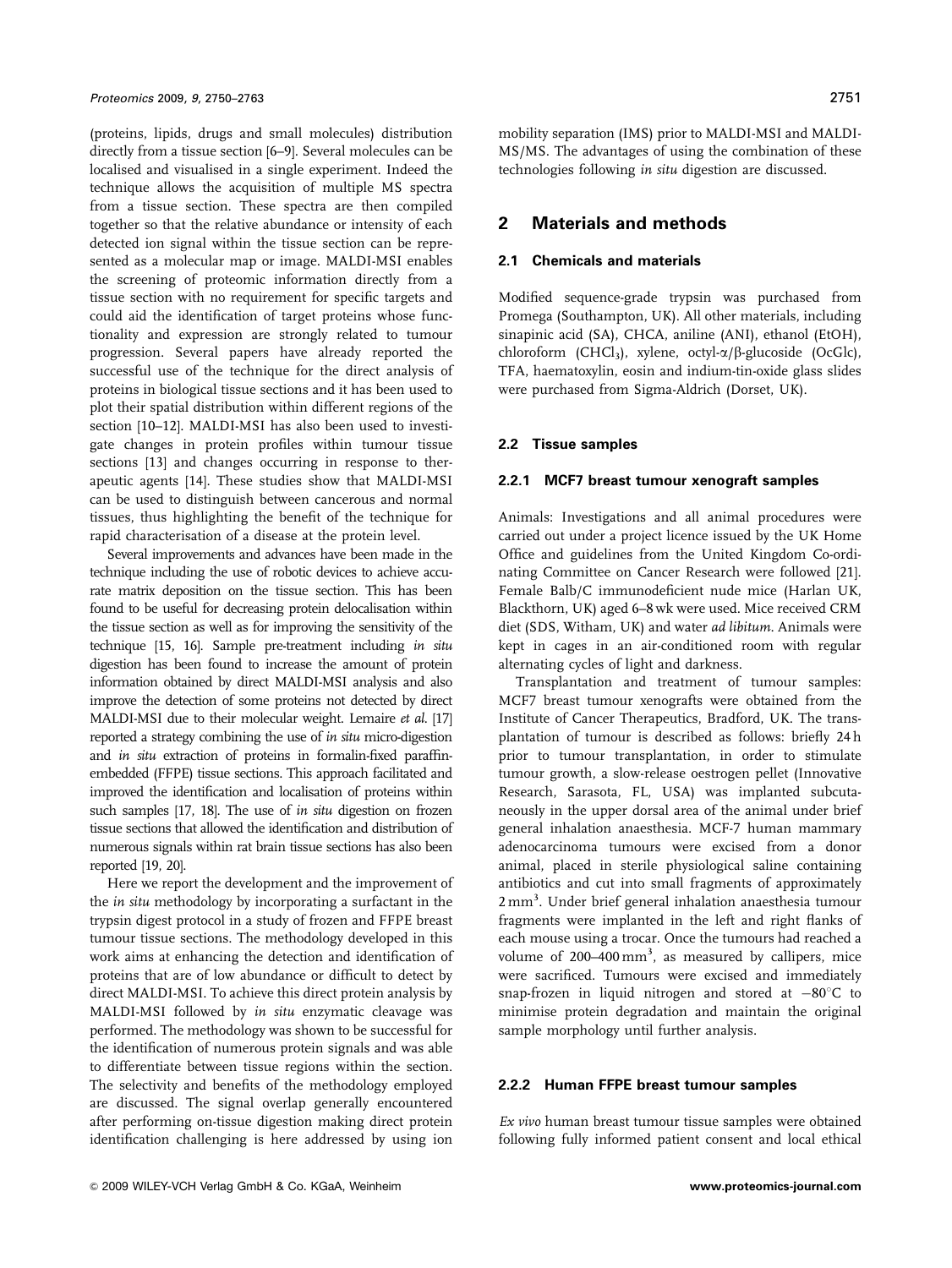committee approval. Tissue samples were fixed in 10% buffered formalin for 24 h, dehydrated in 70% EtOH and paraffin embedded;  $5 \mu m$  sections were cut using a cryostat (Leica Microsystems, UK) and mounted onto a histological glass slide. FFPE tissue sections were stored at room temperature until further analysis.

## **2.3 Tissue preparation**

Frozen MCF7 xenograft tissue samples were cut using a cryostat (Leica Microsystems) operating at  $-20^{\circ}$ C. Five  $10 \,\mu m$  sections were cut and thaw-mounted onto either a TLC foil, from which the stationary phase had been previously removed, or an indium-tin-oxide glass slide. Rinsing procedures were performed to increase the MS data quality. For frozen tissue sections, the rinsing steps consisted of immersing them for approximately 1 min in EtOH solutions at different concentrations (from 50 to 90%) followed by a 30 s wash in CHCl<sub>3</sub>. The use of CHCl<sub>3</sub> for washing tissue sections was first reported by Lemaire et al. and aims at decreasing the amount of lipids from tissue sections prior to direct protein analysis with MALDI-MSI [22]. Sections were then allowed to dry at room temperature before digestion and matrix deposition. For FFPE tissue sections, paraffin wax was first removed according to the procedures described previously [16, 23]. Briefly tissue sections were twice immersed in xylene for 5 min and then rehydrated for 2 min in EtOH solutions (from 100 to 70%). After rehydration the section was washed for  $30 s$  in CHCl<sub>3</sub> in order to remove lipid residuals.

#### **2.4 Direct protein analysis by MALDI-MSI**

Direct protein analysis was performed only on frozen tissue sections. HE staining was performed for a comparative histological study. For direct protein profiling SA (prepared as 25 mg/mL in ACN:water:TFA, 50%:50%:0.2% in volume) was used as a matrix. Several spots (300 nL each) of the matrix solution were deposited onto specific regions of the section that was differentiated by the histological study. For imaging experiments matrix solution (SA prepared at 25 mg/mL in 100% EtOH:0.5% TFA) was spray coated onto the section using a gravity fed pneumatic air spray gun set to 40 psi. Approximately 15–20 spray cycles were required to give a homogeneous matrix coverage. MALDI-MSI data were acquired in the linear mode using an Applied Biosystems Voyager DE<sup>TM</sup> PRO equipped with a 337 nm  $N_2$  laser operating at a repetition rate of 20 Hz. Full scan mass spectra were recorded in positive ion mode from 2000 to 50 000 Da. About 200 laser shots were averaged to create a spectrum from each matrix spot. Calibration of the mass spectrometer was performed using ion signals from  $\alpha$ and  $\beta$  chains of haemoglobin. Protein ion images were generated with Biomap 3.7.5 software, which can be used to

measure the amplitude of selected mass signals and to reconstruct 2-D ion density maps. Profiles were preprocessed using SpecAlign [24, 25] (which has the ability to perform spectral alignment as an additional pre-processing step).

#### **2.5 In situ digestion**

In situ digestion was performed using a  $0.05 \mu g/\mu L$  trypsin solution made up in deionised water containing 0.1% of OcGlc. The trypsin solution was deposited on the section using an automatic pipette or a Sun-Collect MALDI-Spotter (SunChrom). Using the Sun-Collect spotter 100–150 nL of trypsin solution/spot was deposited onto the section. The spot-to-spot distance was set at  $400 \,\mathrm{\upmu m}$ . The section was then incubated for 2 h in a humid chamber at 37 $\degree$ C with 5%  $CO<sub>2</sub>$  to perform enzymatic digestion. Following enzymatic digestion, matrix deposition was performed using either an automatic pipette or a robotic printer. An ionic matrix [26–28], CHCA mixed with ANI (CHCA/ANI), was used as the matrix for MALDI-MS analysis of the resulting peptides. Matrix solutions were made at 10 mg/mL in ACN:water:TFA (1:1:0.1 in volume).

## **2.6 In situ peptide analysis by MALDI-MSI and direct protein identification with IMS MALDI-MS/MS**

MALDI-MSI data were acquired in the reflector and positive mode using either a MALDI SYNAPT $^{TM}$ HDMS system (Waters Corporation, Milford, MA) operating with a 200 Hz Nd:Yag laser, or an Ultraflex<sup>TM</sup>II MALDI-TOF/TOF instrument (Bruker Daltoniks, Bremen, Germany) equipped with a Smartbeam<sup>TM</sup> laser. When using the MALDI  $SYNAPT<sup>TM</sup>HDMS$  system, full scan mass spectra were recorded from 600 to 2500 Da. Images were generated and reconstructed using Biomap 3.7.5 software. Standards consisted of a mixture of poly(ethylene glycol) standards ranging between  $m/z$  400 and 3000 Da. When using the Ultraflex<sup>TM</sup>II MALDI-TOF/TOF instrument, full scan mass spectra and images were recorded from 600 to 5000 Da.  $F$ lexImaging<sup>TM</sup> 2.0 software (Bruker Daltoniks) and Biomap 3.7.5 software were used for image reconstruction. Standards for spectral calibration consisted of a mixed solution of peptides ranging between 900 and 3500 Da.

MALDI MS/MS analyses were acquired using the MALDI SYNAPT $T^{TM}$ HDMS operating in IMS mode directly from the digested tumour tissue sections. A full description of the MALDI SYNAPT<sup>TM</sup>HDMS instrument has been previously reported [29]. Briefly the configuration of the instrument allows the separation of ions in the Trap T-Wave<sup>TM</sup> (pre-IMS) and the Transfer T-Wave<sup>TM</sup> (post-IMS), operating as two separate collision cells. Ion fragmentations were performed in the Transfer T-Wave<sup>TM</sup> after IMS and optimised based on the precursor ion mass [30].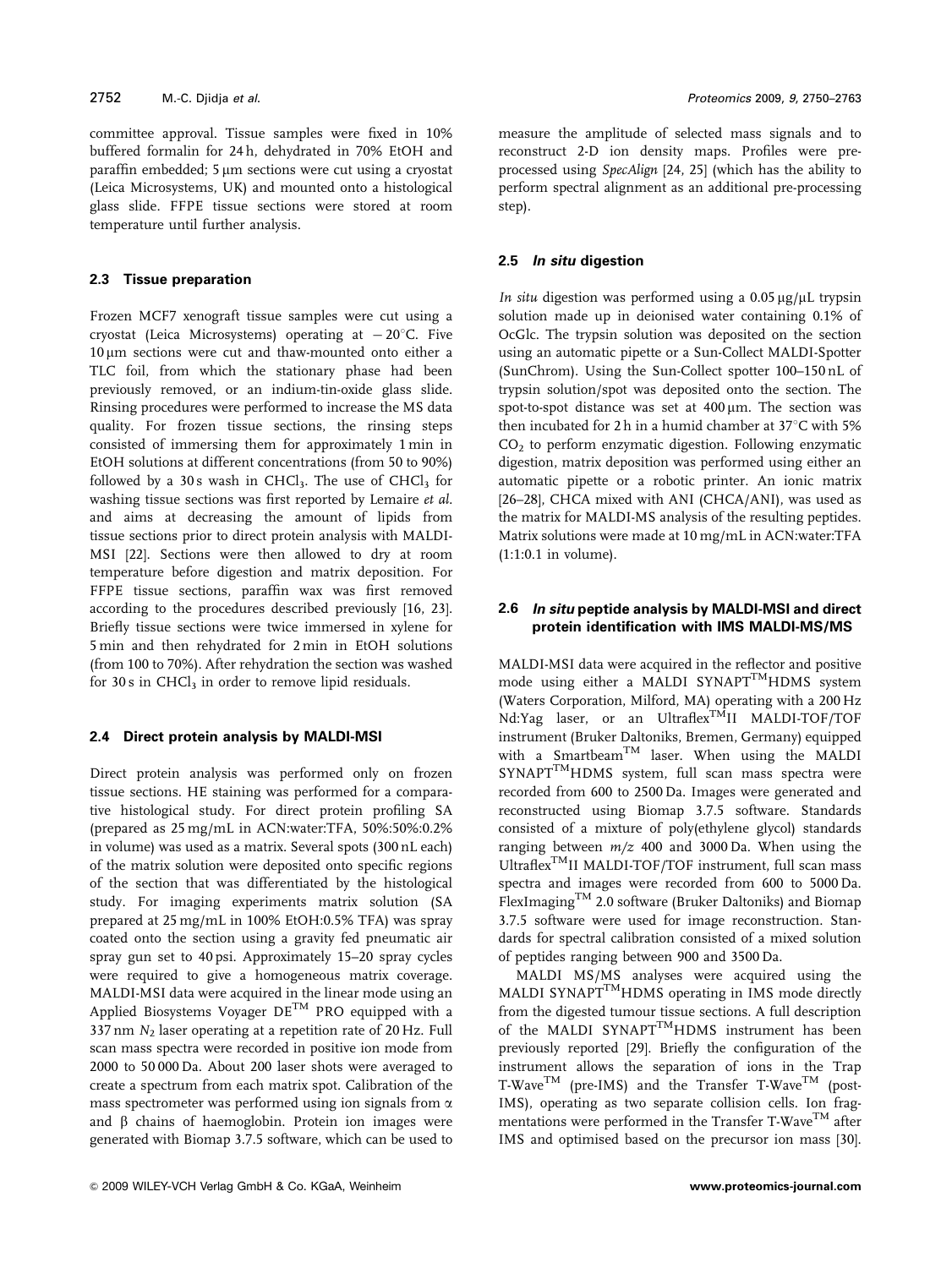The obtained spectra were processed in MassLynx<sup>TM</sup>. Spectral processing consisted of smoothing, baseline correction and peak centroiding. Spectra were then processed with the MaxEnt 3 algorithm, which aims at enhancing the resolution and the  $S/N$  ratio [31]. MS/MS spectra were submitted to a MASCOT (Matrix Science, Boston, MA) query search and searched against the Swiss-Prot database. Within the MASCOT search engine, the parent and fragment ion tolerances were set at 30ppm and  $\pm$ 0.2 Da, respectively. The criteria also included up to two missed cleavages and the variables modifications allowed were histidine/tryptophan oxidation and methionine oxidation. De novo sequencing was performed manually and using the  $PepSeq^{TM}$  de novo interactive MS/MS sequencing tool. The

parent and fragment ion tolerances were set at 0.1 Da and the threshold was set at 1%. Protein Blast searches against the Swiss-Prot database were also performed to confirm tryptic sequences.

# **3 Results and discussion**

# **3.1 Direct protein analysis in breast tumour xenografts with MALDI-MS profiling and MALDI-MSI**

The ability to use mass spectral protein profiling and imaging to differentiate tissue section regions has the



**Figure 1.** MALDI-MSI direct protein profiles obtained after data acquisition and processing. Spectra are displayed for both necrotic and tumour regions in the *m/z* range from 4400 to 35 000.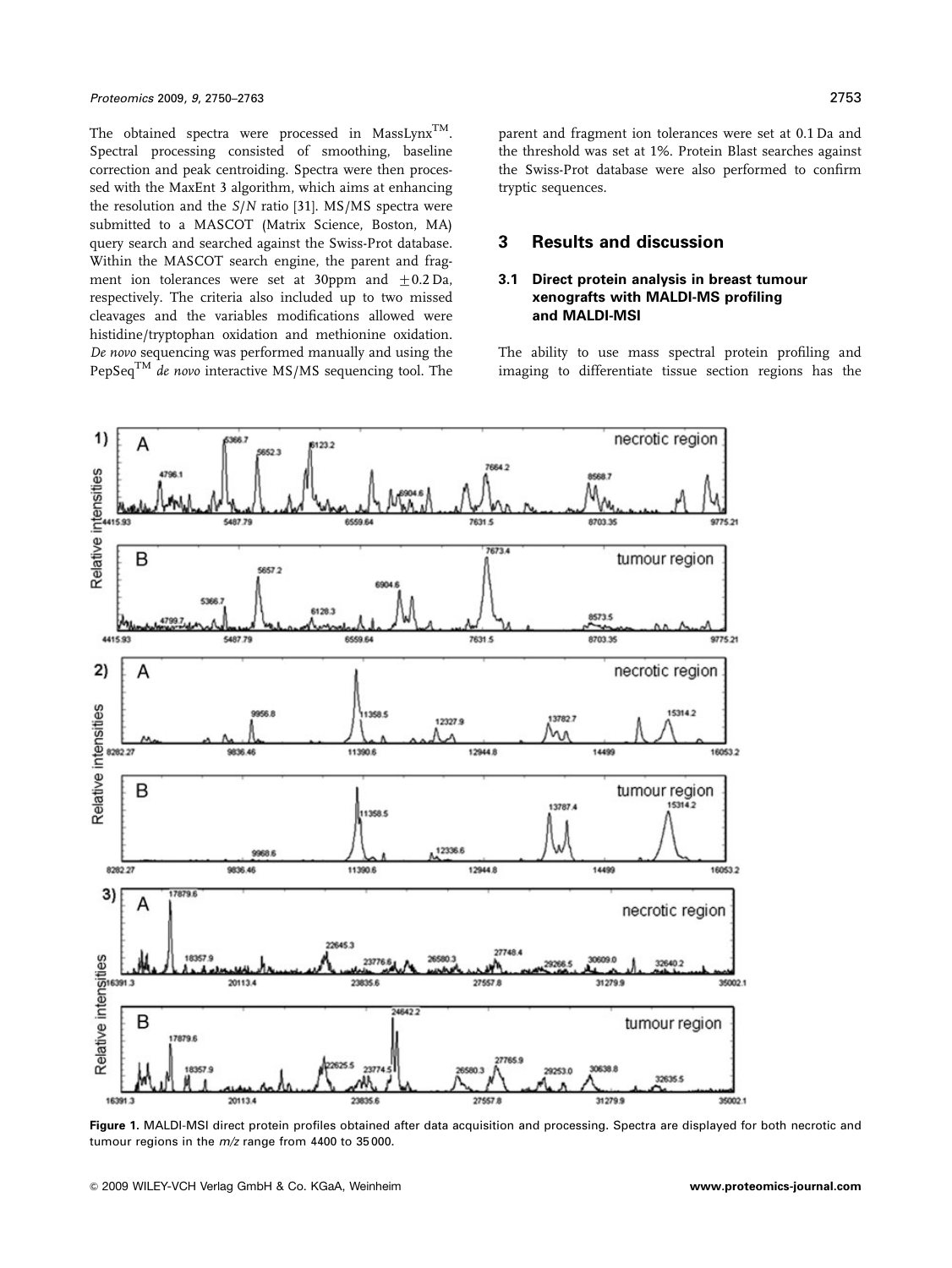# 2754 M.-C. Djidja *et al*. *Proteomics* 2009, *9*, 2750–2763

potential to improve the selection and identification of those proteins whose expression is closely associated with tumour growth and/or progression and thus improve the development of chemotherapeutic agents. In this study, for direct protein analysis with MALDI-MS profiling and imaging, xenograft tissue samples were used. Xenografts are human tumours or human cell lines grown in immunodeficient mice, which are extensively used in cancer research. The progression of a large number of easily observable synchronized tumours can be monitored, so that initiation of treatment can begin when the tumours reach an optimal size [32].

Five consecutive MCF7 xenograft tissue sections were used for direct MALDI-MS profiling analysis. Matrix spots were deposited onto the section using an automatic pipette

in order to generate average mass spectra of the different regions (see Supporting Information). Hence protein profiles were generated from both tumour and necrotic regions. Figure 1 shows the resulting MALDI mass spectra after data pre-processing using SpecAlign software (i.e. baseline correction, noise removal, normalisation and spectral alignment). SpecAlign can also be used to generate average spectra: spectra are displayed in a mass range from 3000 to 35 000 Da, as signals were not detected above 35 000 Da. Many protein signals were observed and different profiles were obtained from tumour and necrotic regions in terms of signal intensities. The necrotic area was found to be data rich in the  $m/z$  range between 4000 and 10000 compared with the tumour region. Necrosis is a non-specific mode of cell death in which lysis of cells takes place. The



**Figure 2.** Optical and MALDI-MSI images of an MCF7 breast tumour xenograft section. (A–C) The HE images of a xenograft section, tumour cells and necrotic region, respectively; the scale bars in (B) and (C) correspond to  $200 \,\mu m$ . (D) The section after matrix coverage before acquiring MALDI images. (E–H) MALDI-MS images of the distribution of *m*/*z* 11 781, 12 422, 14 151 and 24 995, respectively, within the section. These signals were observed in all tissue sections analysed  $(n = 5)$ .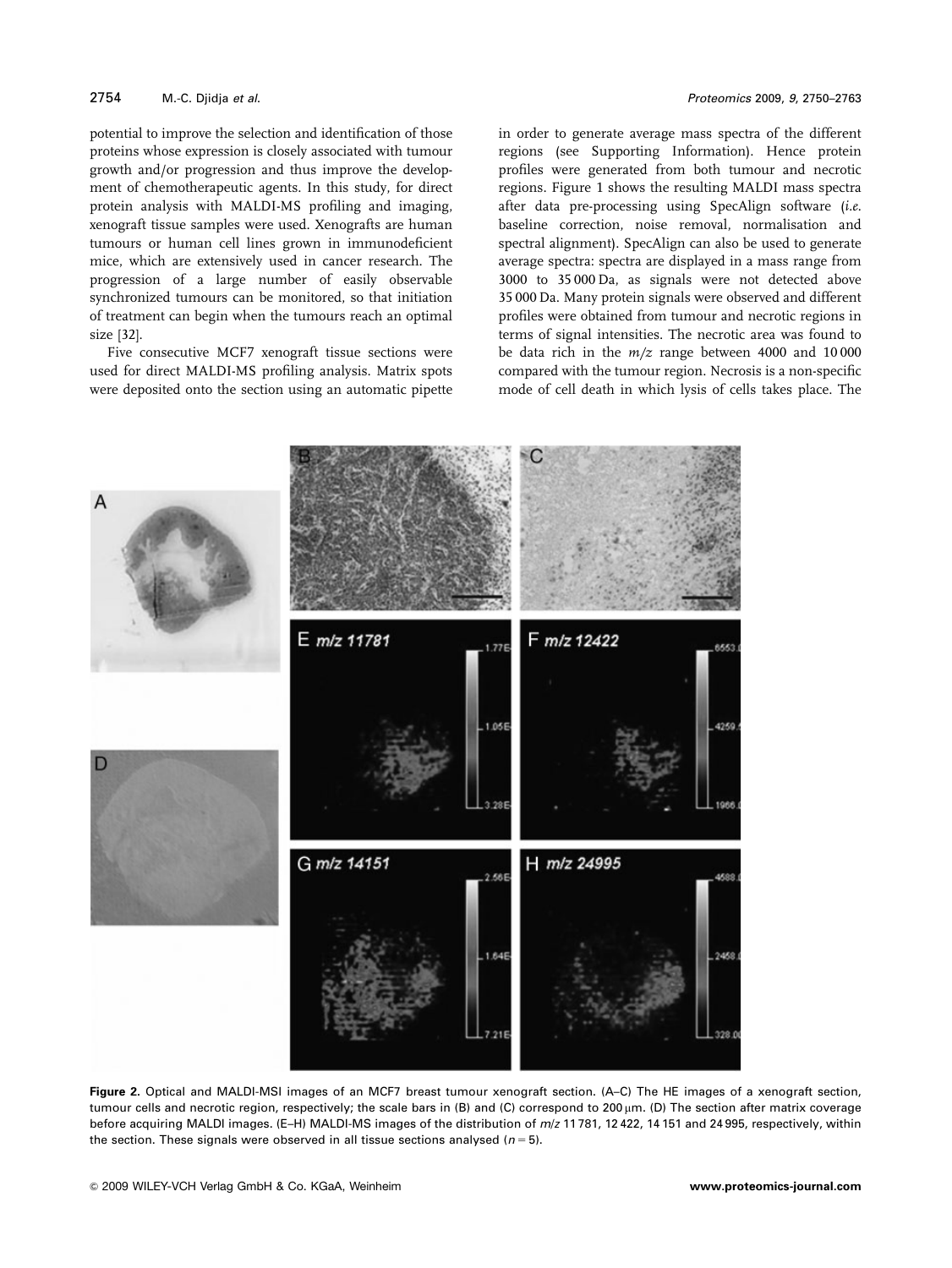increased number of observed signals in the necrotic protein profiles could relate to proteolysis occurring during cell death. Some signals were mostly detected in the tumour area including those at  $m/z$  6904.6 and 7673.4. The protein at  $m/z$  7673.4 may correspond to the doubly charged species of haemoglobin alpha. These data are in agreement with those already reported by Reyzer et al. [14], in which this signal was found to be abundant in transgenic breast tumour samples.

It has been reported that histones represent good targets for MALDI-MSI in tumour tissue sections [14, 33]. The obtained profiles from the tumour region were also data rich in the histone mass range  $(m/z = 10000)$  to 15 000). Signals at  $m/z = 11358$ , 13787 and 15314 are detected in the tumour area and may correspond to histone species.

Although the S/N ratio of protein signals decreased considerably in the mass range above 30 000 Da, the obtained protein profiles allow the detection of protein signals in the tumour region. This can clearly be seen in the zoomed-in spectra  $(m/z$  from 17 000 to 35 000 Da). Signals at m/z 24 642.2, 24 772.72, 27 765.9 and 30 638.8 were detected only in the tumour region. Using MALDI-MS for direct protein profiling and imaging within the tissue section it was possible to correlate protein abundance to a specific area of the section (see Supporting Information).

MALDI-MS imaging was also performed to investigate protein distribution within the section. Figures 2A–C show images obtained following histological staining of an MCF7 xenograft section; protein distributions within the tumour and necrotic area were generated. Figure 2D shows the section after matrix coverage. MALDI-MS images were acquired at a spatial resolution set at  $250 \,\mu m$ . The protein distributions shown in Figures 2E–I were in good agreement with results from profiling analysis as well as the histological staining. Signals at  $m/z$  14 154 and 24 995 were mainly located in the



digestion performed with trypsin in water at room temperature. Figure 3B shows the observed peptide profiling after *in situ* digestion with a trypsin solution containing 0.1% of OcGlc for 18 h at room temperature. Figure 3C reports the *in situ* digested protein profile when using a trypsin solution containing 0.1% of OcGlc and incubating the section at  $37^{\circ}$ C for 2 h.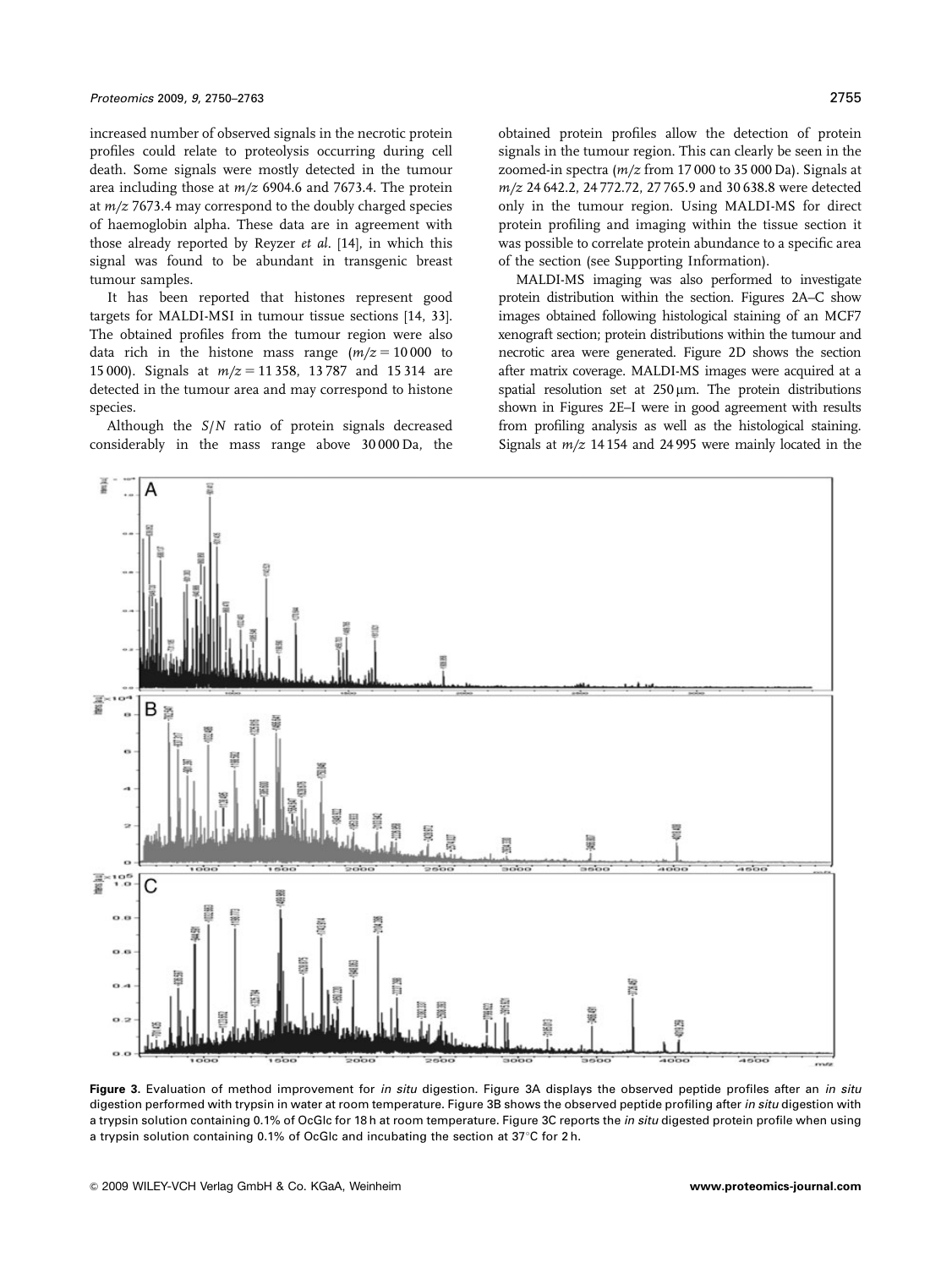tumour region as observed in the profiling experiments. Alternatively the protein signal at  $m/z$  12422 was predominantly found in the necrotic region compared with the signal at  $m/z$  7762, which was found in both regions. Additional observations can be made from these data. Some protein delocalisation can be observed on the resulting images. This may be due to the matrix coverage method, which was performed by manually spraying the matrix solution onto the section. Several papers have reported the minimisation of protein delocalisation from matrix application by using other devices such as robotic printers, which allow an improved matrix deposition [15]. However, the MALDI images were found to be in general agreement with the results from direct profiling analysis. We have previously reported a study of protein distribution in MCF7 breast tumour xenografts using MALDI-MSI combined with principal component analysis to identify protein signals characteristic of different regions within the tissue sections [25]. The data presented here are in good agreement with our previous work.

#### **3.2 In situ protein identification by MALDI-MSI**

#### **3.2.1 An improved method for direct protein identification in frozen MCF7 breast xenograft tissue sections**

Direct protein imaging and profiling analysis from xenograft tissue sections with MALDI-MS enabled the acquisition of protein distribution information. However, to help the understanding of the biological processes occurring during tumour progression, identification of these proteins is required. The possibility of identifying such analytes directly from tissue sections has been assessed. To improve the peptide extraction and direct analysis of digested protein, micro-digestion was performed using a robotic printer. Micro-digestion performed by using an automatic printer has been previously shown to yield good sensitivity and reproducibility [16, 19, 20]. Here in situ digestion and matrix deposition on xenograft tissue sections were performed using a SunCollect automatic spotter (see Supporting Information). Mass spectra were obtained from each printed spot. Figure 4c displays a mass spectrum acquired after in situ digestion and matrix deposition. Numerous peptide signals were detected up to  $m/z$  4000 with an  $S/N>3$  (see Supporting Information). MS/MS analyses were also performed and allow the identification of several proteins. Peptide signals resulting from the most abundant proteins such as actin ( $m/z$  1198.7), haemoglobin ( $m/z$  1529.7) and albumin ( $m/z$  1467.8) were readily detected. These signals were used for spectral recalibration purposes. This aimed at improving mass accuracy as well as facilitating database search results.

In order to improve the detection of low-abundant protein and high mass proteins several experimental conditions including different reagents, humidity, digestion time and temperature were evaluated. Figure 3 shows a comparison of results obtained after in situ digestion



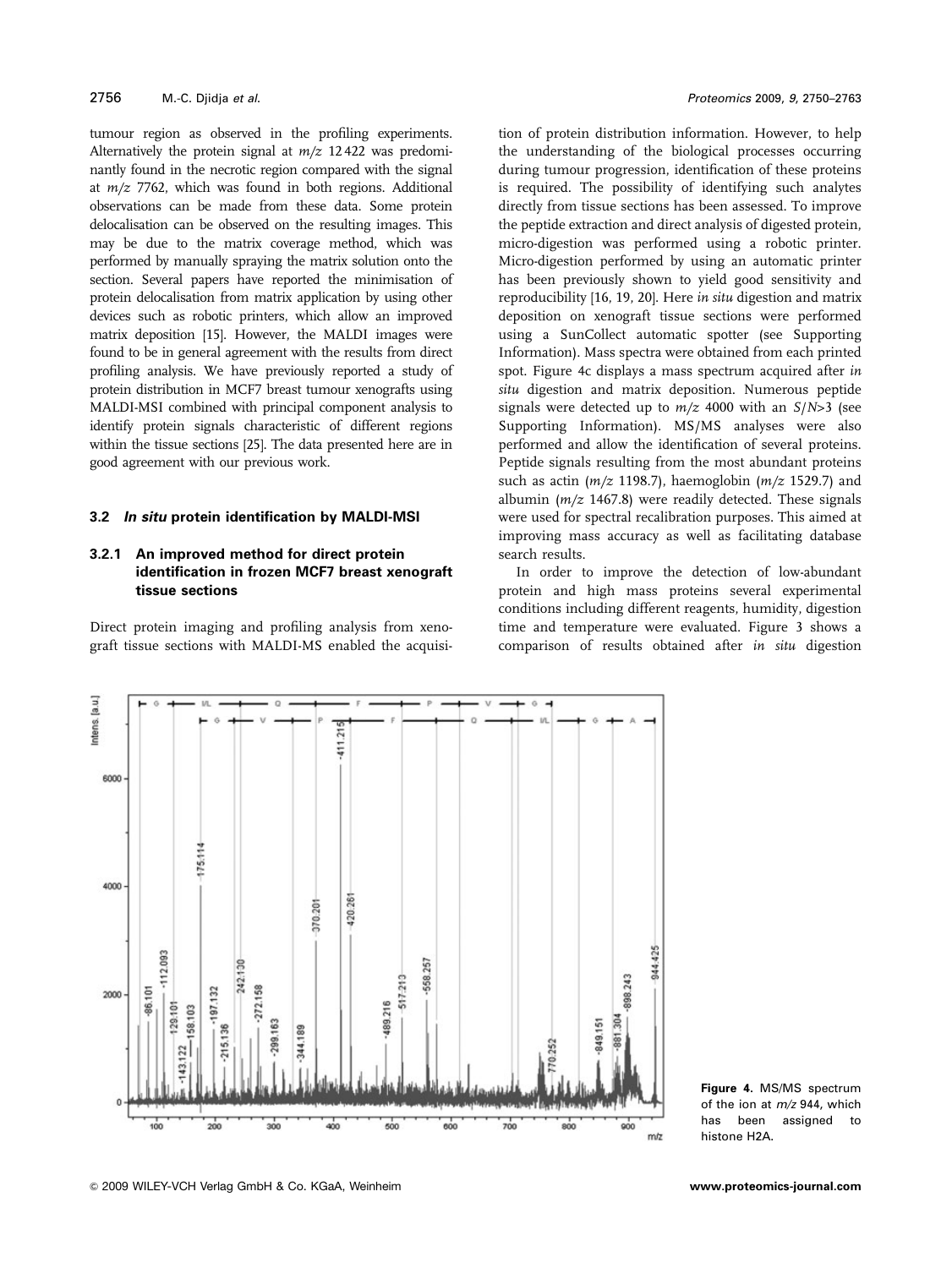performed with trypsin in either water (Fig. 3A) or in a solution containing the detergent OcGlc (Figs. 3B and C). Examination of the data obtained from in situ digestion with trypsin in water only (Fig. 3A) shows that the majority of the signals detected were from the most abundant proteins present in tissue samples, i.e. actin, haemoglobin and albumin as described above. The use of OcGlc has been found to greatly improve the digestion process. OcGlc is a non-ionic detergent and it has been reported to enhance protein solubilisation, thus improving in gel protein digestion [34–36]. Here OcGlc was added to the trypsin buffer for in situ digestion. Adding 0.1% of OcGlc to the trypsin solution improved the in situ digestion of several proteins and therefore numerous signals in addition to those resulting from the most abundant proteins were detected. The concentration, i.e. 0.1%, used has been found to be compatible with direct MALDI-MSI analysis. Figure 3B shows the resulting peptide profile after in situ digestion with a trypsin solution containing OcGlc followed by incubation at room temperature for 18 h. These data show that incubating the section in a humid environment after trypsin deposition enhances the activity of the trypsin and improves the digestion of low-abundant proteins. This also increased the number of signals detected and improved protein identification. However, optimal trypsin performance was found to be after a digestion time of 2h at  $37^{\circ}$ C with a trypsin solution containing 0.1% of OcGlc in a humid chamber (Fig. 3C).

|  |  |  |  | Table 1. List of some observed peptides after in situ digestion and direct MALDI-MSI analysis |
|--|--|--|--|-----------------------------------------------------------------------------------------------|
|--|--|--|--|-----------------------------------------------------------------------------------------------|

| Protein<br>assignment                       | Accession<br>number | Protein | Observed <i>m</i> /z<br>mass (Da) with MALDI-MSI | Sequence                         | Score               | Molecular function                                                            |
|---------------------------------------------|---------------------|---------|--------------------------------------------------|----------------------------------|---------------------|-------------------------------------------------------------------------------|
| Actin, aortic<br>smooth<br>muscle           | P62736              | 41982   | 1198.7                                           | <b>AVFPSIVGRPR</b>               | 25                  | Cell mobility                                                                 |
|                                             |                     |         | 1790.9                                           | <b>SYELPDGQVITIGNER</b>          | 82                  |                                                                               |
| Actin,<br>cytoplasmic1                      | P60709              | 41710   | 1954.1                                           | VAPEEHPVLLTEAPLNPK               | 48                  | Cell mobility                                                                 |
| Albumin                                     | P02768              | 69367   | 1467.8                                           | <b>RHPDYSVVLLLR</b>              | 60                  |                                                                               |
| Estrogen<br>receptor beta                   | Q92731              | 59 178  | 837.4                                            | <b>RSGGHAPR</b>                  | novo                | $15 + de$ Nuclear hormone                                                     |
| Fibroblast<br>growth<br>factor 13           | Q92913              | 27564   | 844.5                                            | <b>SGKVTKPK</b>                  | 67,<br><b>PMF</b>   | Nervous system<br>development                                                 |
|                                             |                     |         | 958.6                                            | <b>VTKPKEEK</b>                  |                     |                                                                               |
|                                             |                     |         | 1361.7                                           | <b>MSGKVTKPKEEK</b>              |                     |                                                                               |
| Haemoglobin<br>subunit<br>alpha             | P01942              | 15085   | 1529.7                                           | VGAHAGEYGAEALER                  | 115                 |                                                                               |
| Grp75, HSP<br>70 kDa,<br>mitochondrial      | P38646              | 73635   | 715.4                                            | LVGMPAK                          | 18                  | Molecular<br>chaperone,<br>control of cell<br>proliferation<br>and call aging |
| Histone H2A                                 | P0C0S5              | 13545   | 944.5                                            | <b>AGLOFPVGR</b>                 | 26                  | Gene regulation                                                               |
|                                             |                     |         | 2104.2                                           | HLQLAIRNDEELNKLLGK               | 24                  |                                                                               |
|                                             |                     |         | 2915.6                                           | VGAGAPVYLAAVLEYLTAEILELAGNAAR 44 |                     |                                                                               |
| Histone H2B                                 | P33778              | 13819   | 901.5                                            | <b>LAHYNKR</b>                   | 25                  |                                                                               |
|                                             |                     |         | 1743.8                                           | AMGIMNSFVNDIFER                  | 28                  |                                                                               |
| Histone H <sub>3</sub>                      | Q6NXT2              | 15204   | 788.5                                            | <b>KLPFQR</b>                    | 28                  |                                                                               |
|                                             |                     |         | 831.5                                            | <b>STELLIR</b>                   | 26                  |                                                                               |
|                                             |                     |         | 1032.6                                           | YRPGTVALR                        | 18                  |                                                                               |
|                                             |                     |         | 1489.9                                           | <b>RSAPATGGVRKPHR</b>            | 55,<br><b>Blast</b> |                                                                               |
| Histone H4                                  | P62805              | 11360   | 1325.7                                           | <b>DNIQGITKPAIR</b>              | 35                  |                                                                               |
|                                             |                     |         | 1466.8                                           | TVTAMDVVYALKR                    | 29                  |                                                                               |
| High mobility<br>group protein<br><b>B1</b> | P09429              | 24878   | 1944.9                                           | RPPSAFFLFCSEYRPK                 | 35                  | DNA binding                                                                   |
| Metastasis-<br>associated<br>protein 2      | O94776              | 75023   | 2428.2                                           | DISSSLNSLADSNAREFEEE SK          | 50,<br><b>PMF</b>   | Regulation of<br>gene expression<br>as repressor<br>and activator.            |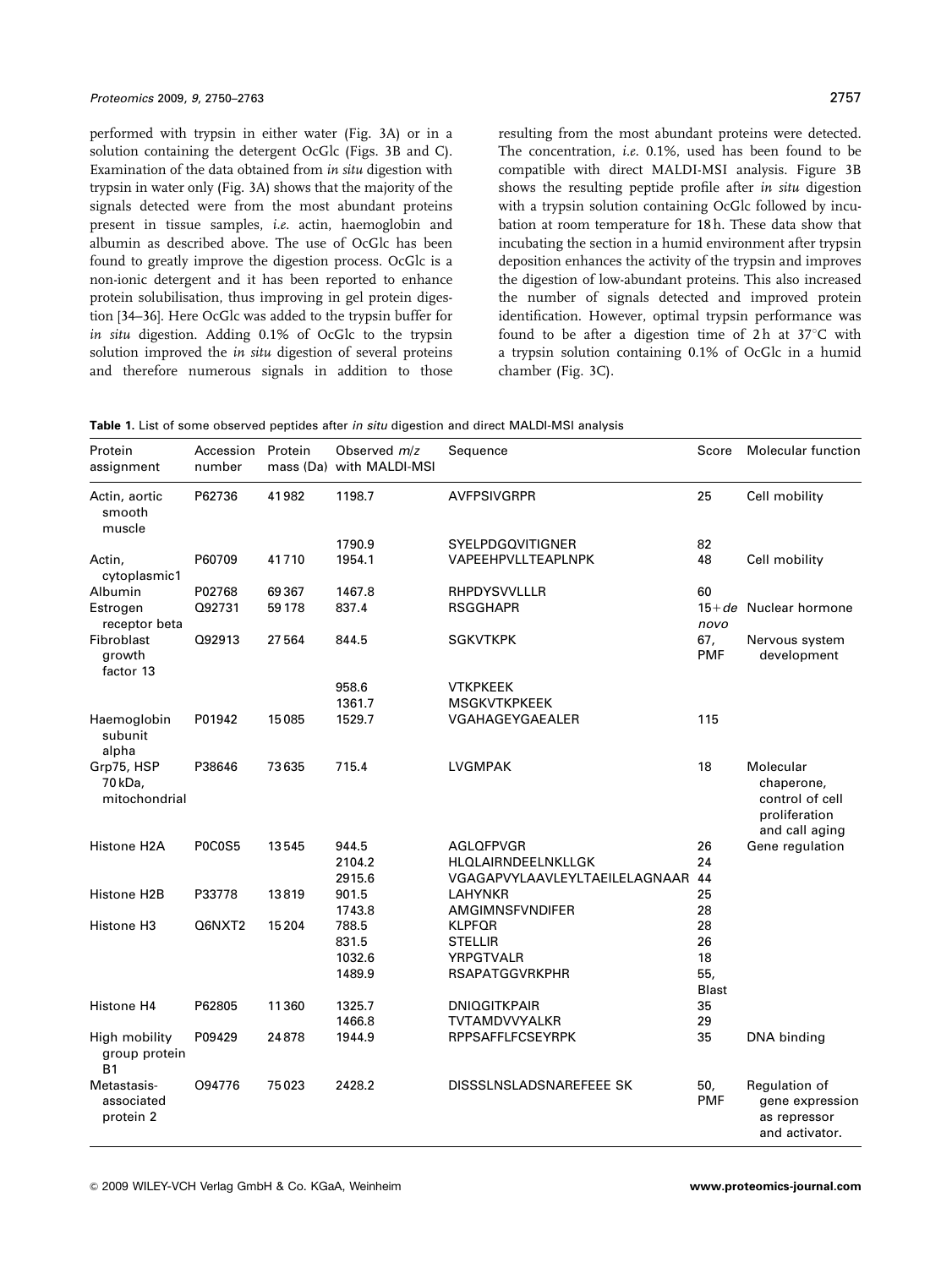

**Figure 5.** MALDI-MS images of peptide distribution within an MCF7 xenograft tissue section.

In addition to peptides resulting from the most abundant proteins including actin, haemoglobin and albumin, signals from histone species and stress proteins such as Grp75 (a member of the HSP 70 family, resident within the mitochondria [37]) were identified. Direct protein analysis (profiling and imaging) results were found to be data rich in the histone mass range. These results obtained from direct protein identification were in good agreement with those from direct protein analysis as numerous signals were assigned to histone species, including histone H2A, H2B, H3 and H4. Figure 4 shows the MS/MS spectrum of m/z 944, which was assigned to histone H2A. Table 1 gives a list of some observed and identified signals in both tumour and necrotic regions: observed  $m/z$ values with direct MALDI-MS/MS analysis and protein assignments are reported. The signal at  $m/z$  715 has been assigned to Grp75, an HSP 70 kDa (Hsp70) using direct MALDI-MS/MS. Hsp70 exists as several isoforms ranging from 66 to 78 kDa and these are known to be molecular chaperones. Hsp 70 has been reported previously to be highly expressed in tumour tissues, in a study carried out using immunohistochemistry methods [2]. Here the obtained MALDI-MS data were in good agreement with those results.

MALDI-MS imaging experiments were also performed. MALDI-MS images were acquired at a spatial resolution of  $150 \mu m$  using an Ultraflex<sup>TM</sup>II MALDI-TOF/TOF instrument. Figure 5 shows MALDI images of the distribution of some of the identified peptides within an MCF7 tissue section. Difference in intensities can be observed between the necrotic and tumour areas. The signal at  $m/z$ 1489 corresponding to histone H3 was mainly located in the tumour area while the signal at  $m/z$  944 corresponding to histone H2A was found in both the necrotic and the tumour regions. The in situ digestion method described

here enables the identification and localisation of proteins that are hardly detected by direct MALDI-MSI protein analysis due their high masses or low abundances in tissue samples.

It has been demonstrated that direct protein analysis and identification through in situ digestion of frozen MCF7 breast tumour xenograft sections has been achieved using MALDI-MSI. However, the method still requires further development in order to improve direct MS/MS analysis. Several other biomolecules such as lipids and also matrix adducts can interfere with the MS/MS fragmentation of the analyte of interest.

# **3.2.2 In situ protein identification in human FFPE breast cancer tissue sections**

FFPE tissue samples are the commonest type of preserved tissue in clinical practice. FFPE is by far the most convenient method to conserve tissue samples. These tissue samples are widely used by histopathologists for evaluating the diagnosis and prognosis of cancers and other diseases. The ability to analyse proteins directly from archival tumour tissue samples that have known outcomes is of tremendous clinical interest. However, direct protein analysis by MALDI-MSI analysis of FFPE tissue sections remains challenging, because the presence of protein cross-linking via methylene bridge formation makes the analysis difficult to perform. An alternative approach to get as much information as possible from these tissues is to perform in situ enzymatic digestion and then to analyse the resulting peptides for protein identification process. This method has been developed and first described by Lemaire et al. [17].

Here direct protein identification has been performed on FFPE breast tumour tissue section using the method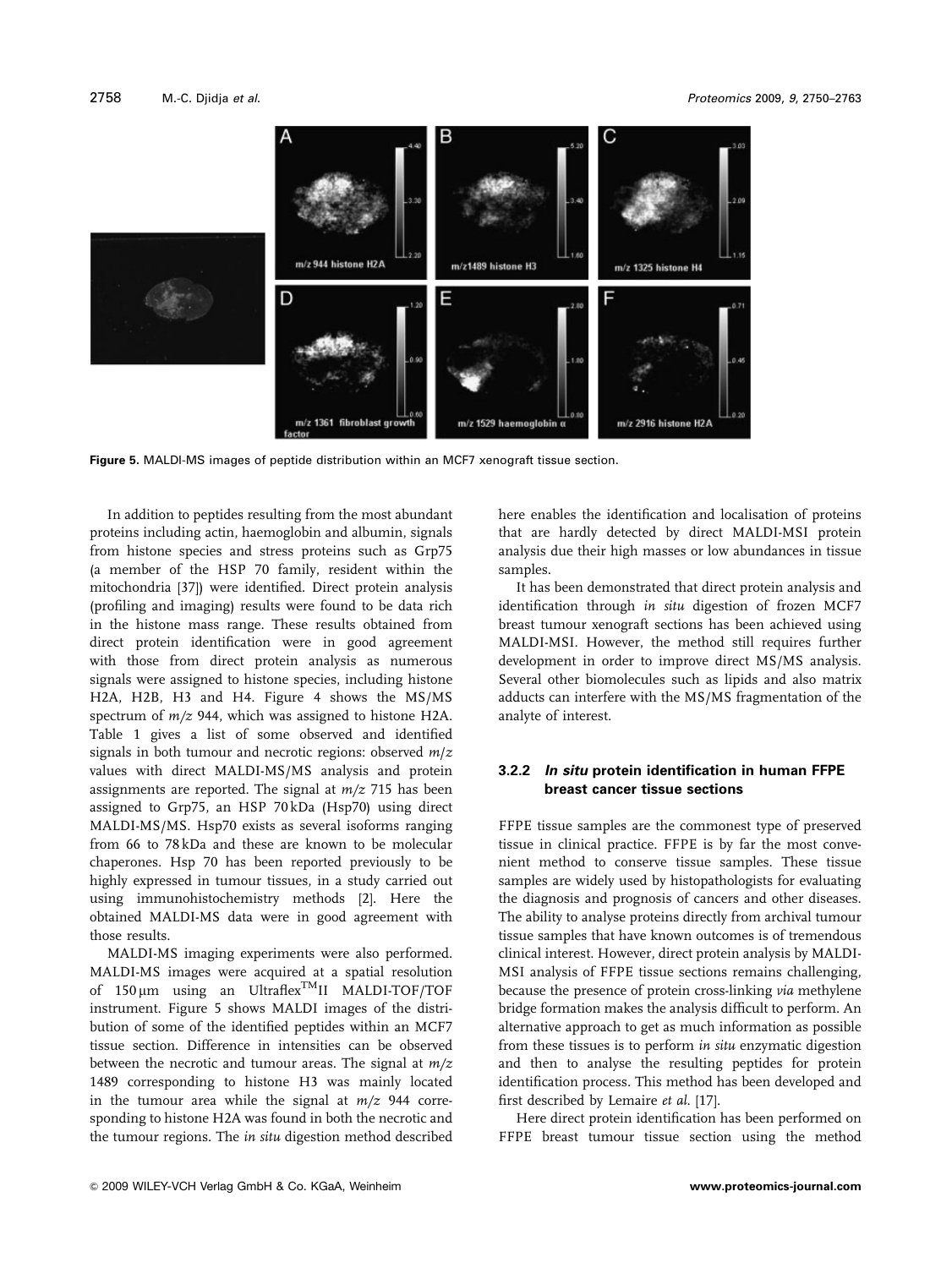

**Figure 6.** Evaluation of the use of OcGlc in the trypsin buffer for *in situ* digestion of FFPE breast tumour tissue sections. Figure 6A shows the direct peptide profile after on-tissue digestion with a trypsin solution containing 0.1% of OcGlc. Figure 6B displays the direct peptide profile with no OcGlc in the trypsin buffer. Both spectra were acquired after the same digestion time.



**Figure 7.** MALDI-MS images of protein localisation within an FFPE breast tumour tissue section. (A) A scan of a histological section (FFPE) from a breast tumour. (B and C) Stained histological images of the section. (D–G) The distribution of serum albumin, actin, histone H3 and histone H2A, respectively, within the tissue section.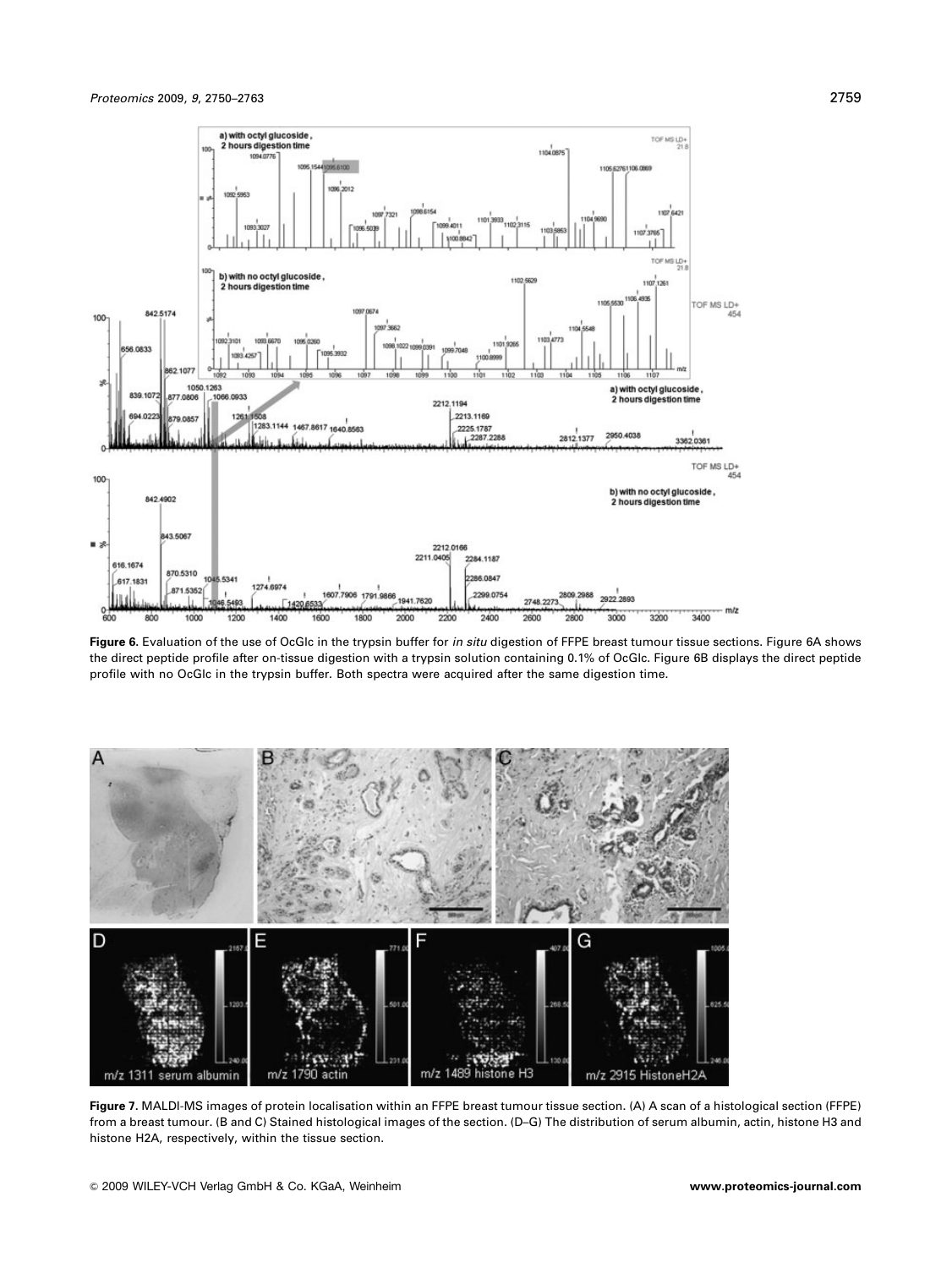

**Figure 8.** IMS of the signal at 850. The observed ''Driftscope'' plot (A) displays interference between species in MS/MS analysis mode. These species can be separated using their mobility. Different MS/MS spectra (B and C) can be extracted using the IMS

described above. The use of a detergent was also assessed for in situ digestion of FFPE tumour tissue sections. Adding 0.1% of OcGlc in the trypsin solution increased the number of peptide signals detected as well as improved signal intensities. Figure 6 shows a comparison between direct peptide MALDI-MS profiling obtained after 2h in situ digestion from FFPE breast tumour tissue sections either with a trypsin solution containing OcGlc (Fig. 6A) or with no OcGlc (Fig. 6B). Spectra were acquired using a MALDI SYNAPT<sup>TM</sup>HDMS system. It can be clearly seen (Figs. 6A and b) that more peptide signals are observed after on-tissue digestion with a trypsin solution containing 0.1% of OcGlc. The signal at  $m/z$  1790.9 is increased when adding OcGlc to the trypsin buffer for in situ digestion. In addition to the most abundant proteins, several peptide signals assigned to other proteins including membrane-associated proteins have been identified and their distribution within the tissue section studied after in situ digestion using detergent addition to the tryptic buffer. This can be seen in the zoomed-in spectra. The detection of the signal at  $m/z$  1095.6, which was assigned to retinoic acid early transcript 1G protein (a single-pass type I membrane protein), was improved. Figure 7 shows MALDI images of the localisation of proteins within an FFPE breast tumour section. Images were acquired at a spatial resolution set at 200 µm using the  $MALDI$  SYNAPT $^{TM}$ HDMS.

In situ digestion has been found useful for proteomic analysis by MALDI-MSI as it provides direct protein identification and localisation from the tissue section without any need for sample fractionation or extraction of proteins from the tissue section. As numerous peptides are generated this results in a complex mixture of signals from the individual components. As a consequence signal overlap from peptides and other biomolecules is observed, thus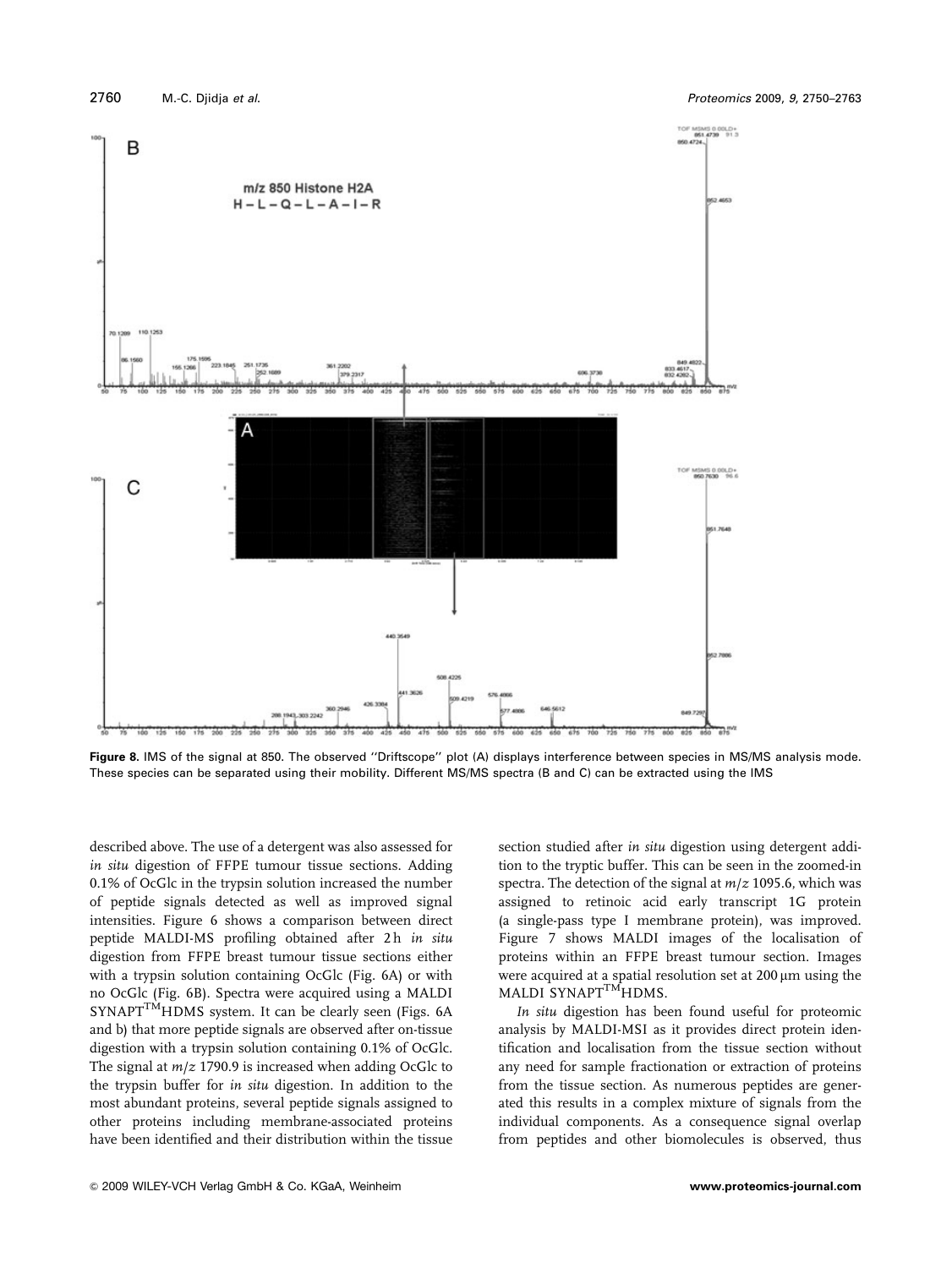|                                  | Table 2. List of some identified peptides after in situ digestion and direct MALDI-MSI analysis on FFPE breast tumour tissue section by |
|----------------------------------|-----------------------------------------------------------------------------------------------------------------------------------------|
| using a MALDI SYNAPT™ instrument |                                                                                                                                         |

| Protein<br>assignment                                                                 | Accession<br>number | Protein<br>mass<br>(Da) | Observed<br>$m/z$ with<br><b>MALDI-</b><br><b>MSI</b> | Sequence                                   | Score           | <b>Molecular function</b>                                                                     |
|---------------------------------------------------------------------------------------|---------------------|-------------------------|-------------------------------------------------------|--------------------------------------------|-----------------|-----------------------------------------------------------------------------------------------|
| Actin, aortic<br>smooth<br>muscle                                                     | P62736              | 41982                   | 1198.7                                                | <b>AVFPSIVGRPR</b>                         | 25              | Cell mobility                                                                                 |
|                                                                                       |                     |                         | 1790.9                                                | SYELPDGQVITIGNER                           | 82              |                                                                                               |
| Actin,<br>cytoplasmic1                                                                | P60709              | 41710                   | 2215.1                                                | DLYANTVLSGGTTMYPGIADR                      | 83              | Cell mobility                                                                                 |
| Albumin                                                                               | P02768              | 69367                   | 1311.7<br>1467.8                                      | HPDYSVVLLLR<br>RHPDYSVVLLLR                | 75<br>60        |                                                                                               |
| Haemoglobin<br>subunit alpha                                                          | P01942              | 15085                   | 1087.6                                                | MFLSFPTTK+Oxidation (M)                    | 26              |                                                                                               |
|                                                                                       |                     |                         | 1529.7                                                | VGAHAGEYGAEALER                            | 115             |                                                                                               |
| Haemoglobin<br>subunit beta                                                           | P68871              | 15866.8 1274.7          |                                                       | LLVVYPWTQR                                 | 27              |                                                                                               |
| Histone H2A                                                                           | P0C0S5              | 13545                   | 850.5                                                 | <b>HLOLAIR</b>                             | 18              | Gene regulation                                                                               |
|                                                                                       |                     |                         | 944.5<br>2915.6                                       | AGLQFPVGR<br>VGAGAPVYLAAVLEYLTAEILELAGNAAR | 26<br>44        |                                                                                               |
| Histone H2B                                                                           | P33778              | 13819                   | 901.5                                                 | LAHYNKR                                    | 28              |                                                                                               |
|                                                                                       |                     |                         | 1775.8                                                | AMGIMNSFVNDIFER+2 Oxidation (M)            | 36              |                                                                                               |
| Histone H <sub>3</sub>                                                                | Q6NXT2              | 15204                   | 831                                                   | <b>STELLIR</b>                             | 26              |                                                                                               |
| Histone H4<br>Lumican<br>[Precursor]                                                  | P62805<br>P51884    | 11360<br>38405          | 1466.8<br>1024.6                                      | TVTAMDVVYALKR<br>FNALQYLR                  | 35<br>21        | Found in the<br>extracellular<br>matrix of human                                              |
|                                                                                       |                     |                         |                                                       |                                            |                 | cartilages                                                                                    |
| $Na+ / K + -ATPase$<br>alpha 3 subunit<br>variant<br>[Fragment]                       | Q53ES0              | 111779                  | 1002.5                                                | RDLDDLKK                                   | de novo         | ATP binding,<br>inorganic cation<br>transmembrane<br>transporter                              |
| 2-oxoglutarate<br>dehydrogenase E1<br>component-like,<br>mitochondrial<br>[Precursor] | Q9ULD0              | 114 409                 | 952.5                                                 | FMTILRR+Oxidation (M)                      | 21              | Mitochondrial<br>matrix, oxidation<br>reduction                                               |
| Retinoic acid early<br>transcript 1G<br>protein [Precursor]                           | Q6H3X3              | 37082                   | 1095.6                                                | RPLSGGHVTR+Oxidation (HW)                  | 20              | Single-pass type I<br>membrane<br>protein                                                     |
| 28S ribosomal<br>protein S18b,<br>mitochondrial<br>[Precursor]                        | Q9Y676              | 29377                   | 1105.6                                                | NHKGGVPPQR+Oxidation (HW)                  | 20              | Structural<br>constituent of<br>ribosome                                                      |
| Uncharacterized<br>protein C2orf34                                                    | Q7Z624              | 36 105                  | 1094.6                                                | <b>GPVVSAPLGAAR</b>                        | 23              |                                                                                               |
| Tumour protein 63                                                                     | Q9H3D4              | 76736                   | 1127.6                                                | RCPNHELSR+Oxidation (HW)                   | $15+de$<br>novo | Acts as e sequence<br>specific DNA<br>binding<br>transcriptional<br>activator or<br>repressor |

making direct MS/MS analysis difficult to achieve in some cases. Previous methods reported the coupling of nanoLCnanoESI to MALDI-MSI analysis in order to achieve a better identification of proteins. Here IMS has been found to be a powerful technique for direct analysis of peptides generated after in situ digestion. Coupling IMS to MALDI-MSI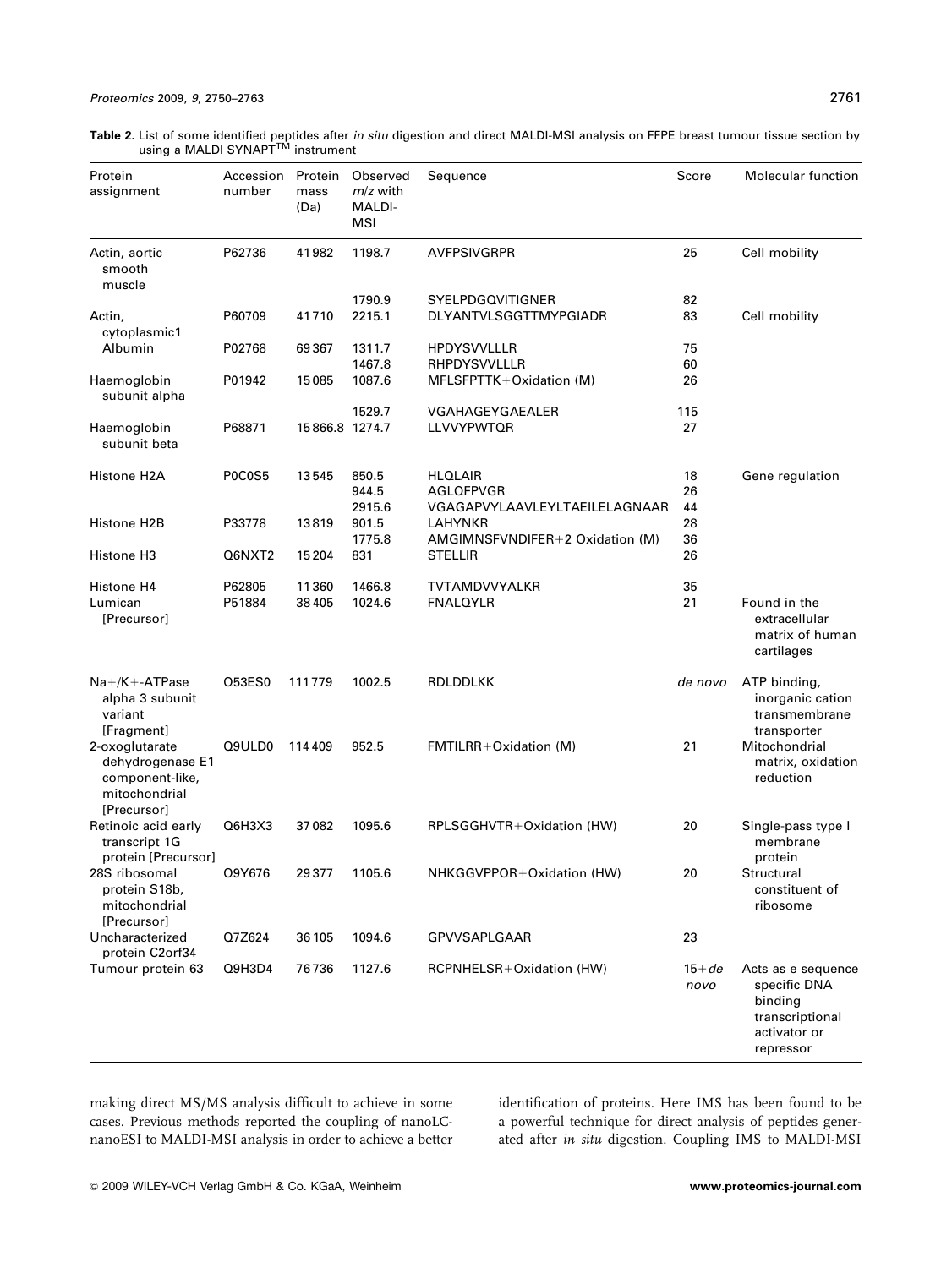aims at improving the selectivity and facilitate database searching. Figure 8A shows the IMS of two isobaric species of m/z 850 arising from the direct MS/MS analysis. When a MASCOT search was performed on the entire MS/MS spectrum without taking into account the mobility separation, no significant results or potential identification were obtained. However the IMS data can be processed in order to extract individual MS/MS spectra corresponding to each analyte. Figures 8B and C display the obtained MS/MS spectra after IMS data processing of the isobaric ions at a "driftime" of 3.9 and 4.9 ms, respectively. These data were imported into MASCOT search resulting in a better search for protein assignment. The MS/MS spectra displayed in Figure 8B allowed the identification of the ion signal at  $m/z$ 850 as histone H2A. Using a combination of both IMS and MALDI-MSI has been found to be a valuable tool for the in situ identification of proteins in FFPE breast tumour tissue sections. Numerous proteins were identified. Table 2 displays a list of some identified proteins from FFPE breast tumour tissue sections. However, further method development is still required in order to improve the detection and identification of stress proteins directly from FFPE tissue sections after *in situ* digestion.

#### **4 Concluding remarks**

MALDI-MSI is continuing to show its potential for the investigation of protein distribution directly from tissue sections. It has been shown here that numerous protein signals can be detected within a tumour tissue section and moreover that the spatial distribution of proteins can be studied, thus allowing the discrimination between regions. The use of on-tissue digestion demonstrated the ability of the technique to directly identify proteins. The strategy described here highlights an improved method for in situ protein investigation and identification within frozen and FFPE tumour tissue sections. Using a detergent in the trypsin buffer enabled the enhanced detection and localisation of low-abundant proteins and tumourrelated proteins within frozen and FFPE tissue sections. Additionally, the use of IMS has been shown to improve the sensitivity as well as the database search results. However, further improvement of the method and protocol refinements may lead to the identification of more proteins.

The identification of proteins directly from tissue with MALDI-MSI following in situ enzymatic cleavage is a new proteomic approach and has the potential to deliver localisation and identification of tumour protein targets such as angiogenesis factors or drug-resistant biomolecules.

The authors thank the Sheffield Hallam University Clinical Research Fellow scheme for funding, the Institut de recherche en Cancer (to M.S.) and Agence Nationale de la recherche PCV (to M.S.). Drs. Jason Gill and Steve Shnyder are also acknowledged for their valuable suggestions and contributions. Sue Kennerly

(KR Analytical) and Guenes Barka (SunChrom) are also acknowledged.

The authors have declared no conflict of interest.

# **5 References**

- [1] Scriven, P., Brown, N. J., Pockley, A. G., Wyld, L., The unfolded protein response and cancer: a brighter future unfolding? *J. Mol. Med. (Berlin, Germany)* 2007, *85*, 331–341.
- [2] Aghdassi, A., Phillips, P., Dudeja, V., Dhaulakhandi, D. *et al.*, Heat shock protein 70 increases tumorigenicity and inhibits apoptosis in pancreatic adenocarcinoma. *Cancer Res.* 2007, *67*, 616–625.
- [3] Lee, E., Nichols, P., Spicer, D., Groshen, S. *et al.*, GRP78 as a novel predictor of responsiveness to chemotherapy in breast cancer. *Cancer Res.* 2006, *66*, 7849–7853.
- [4] Matsumoto, A., Hanawalt, P. C., Histone H3 and heat shock protein GRP78 are selectively cross-linked to DNA by photoactivated gilvocarcin V in human fibroblasts. *Cancer Res.* 2000, *60*, 3921–3926.
- [5] Caprioli, R. M., Farmer, T. B., Gile, J., Molecular imaging of biological samples: localization of peptides and proteins using MALDI-TOF MS. *Anal. Chem.* 1997, *69*, 4751–4760.
- [6] Chaurand, P., Norris, J. L., Cornett, D. S., Mobley, J. A., Caprioli, R. M., New developments in profiling and imaging of proteins from tissue sections by MALDI mass spectrometry. *J. Proteome Res.* 2006, *5*, 2889–2900.
- [7] Trim, P. J., Atkinson, S. J., Princivalle, A. P., Marshall, P. S. *et al.*, Matrix-assisted laser desorption/ionisation mass spectrometry imaging of lipids in rat brain tissue with integrated unsupervised and supervised multivariant statistical analysis. *Rapid Commun. Mass Spectrom.* 2008, *22*, 1503–1509.
- [8] Atkinson, S. J., Loadman, P. M., Sutton, C., Patterson, L. H., Clench, M. R., Examination of the distribution of the bioreductive drug AQ4N and its active metabolite AQ4 in solid tumours by imaging matrix-assisted laser desorption/ionisation mass spectrometry. *Rapid Commun. Mass Spectrom.* 2007, *21*, 1271–1276.
- [9] Hsieh, Y., Casale, R., Fukuda, E., Chen, J. *et al.*, Matrixassisted laser desorption/ionization imaging mass spectrometry for direct measurement of clozapine in rat brain tissue. *Rapid Commun. Mass Spectrom.* 2006, *20*, 965–972.
- [10] Chaurand, P., DaGue, B. B., Pearsall, R. S., Threadgill, D. W., Caprioli, R. M., Profiling proteins from azoxymethaneinduced colon tumors at the molecular level by matrixassisted laser desorption/ionization mass spectrometry. *Proteomics* 2001, *1*, 1320–1326.
- [11] Schwamborn, K., Krieg, R. C., Reska, M., Jakse, G. *et al.*, Identifying prostate carcinoma by MALDI-Imaging. *Int. J. Mol. Med.* 2007, *20*, 155–159.
- [12] Lemaire, R., Menguellet, S. A., Stauber, J., Marchaudon, V. *et al.*, Specific MALDI imaging and profiling for biomarker